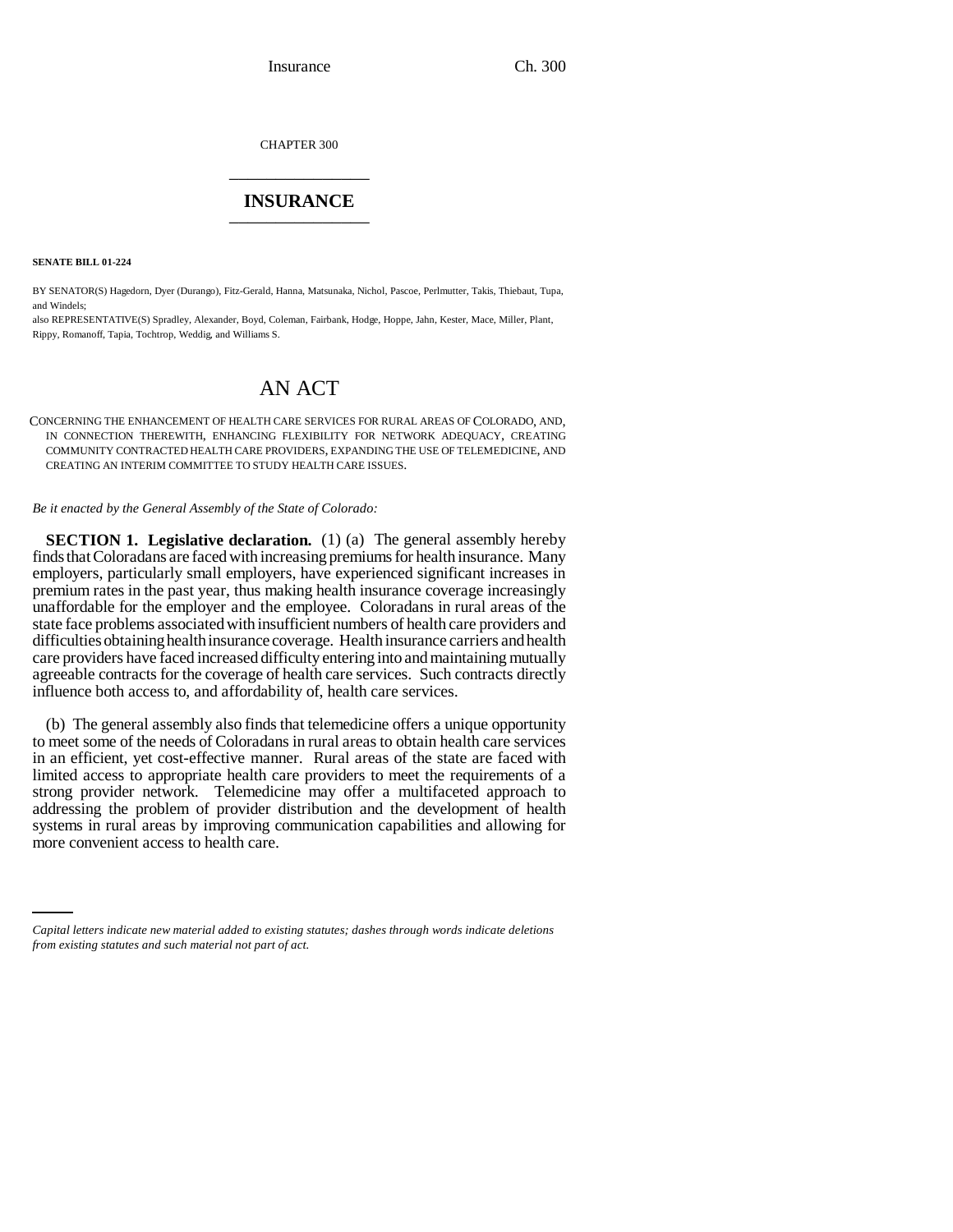(c) Additionally, the general assembly finds that rural communities in Colorado may find relief for some health care needs through the ability of a town, municipality, or special district to contract directly with a health care provider to allow access to primary care.

(2) Therefore, the general assembly determines and declares that:

(a) The requirements of network adequacy need to be changed to allow additional flexibility within preferred provider organizations to allow greater access to health care;

(b) The abilities of a community to directly contract with health care providers for services may also address some issues facing rural Colorado;

(c) The general assembly should implement telemedicine to alleviate burdens faced by rural Coloradans to obtain necessary, reasonably priced and located health care services; and

(d) A task force should be created to evaluate other issues to improve access and affordability of health care services and health insurance coverage for such services during the interim after the first regular session of the sixty-third general assembly.

(3) The provisions of this act shall be known and cited as "The Colorado Rural Health Care Act of 2001".

**SECTION 2.** 10-16-102 (22), Colorado Revised Statutes, is amended, and the said 10-16-102 is further amended BY THE ADDITION OF A NEW SUBSECTION, to read:

**10-16-102. Definitions.** As used in this article, unless the context otherwise requires:

(22) "Health care services" means any services included in the furnishing to any individual of medical, mental, dental, or optometric care or hospitalization or nursing home care or incident to the furnishing of such care or hospitalization, as well as the furnishing to any person of any and all other services for the purpose of preventing, alleviating, curing, or healing human physical or mental illness or injury. "HEALTH CARE SERVICES" INCLUDES THE RENDERING OF SUCH SERVICES THROUGH THE USE OF TELEMEDICINE.

(26.3) "LICENSED HEALTH CARE PROVIDER" SHALL HAVE THE SAME MEANING AS IN SECTION 10-4-902 (3).

**SECTION 3.** Part 1 of article 16 of title 10, Colorado Revised Statutes, is amended BY THE ADDITION OF A NEW SECTION to read:

**10-16-123. Telemedicine.** (1) IT IS THE INTENT OF THE GENERAL ASSEMBLY TO RECOGNIZE THE PRACTICE OF TELEMEDICINE AS A LEGITIMATE MEANS BY WHICH AN INDIVIDUAL IN A RURAL AREA MAY RECEIVE MEDICAL SERVICES FROM A PROVIDER WITHOUT PERSON-TO-PERSON CONTACT WITH THE PROVIDER.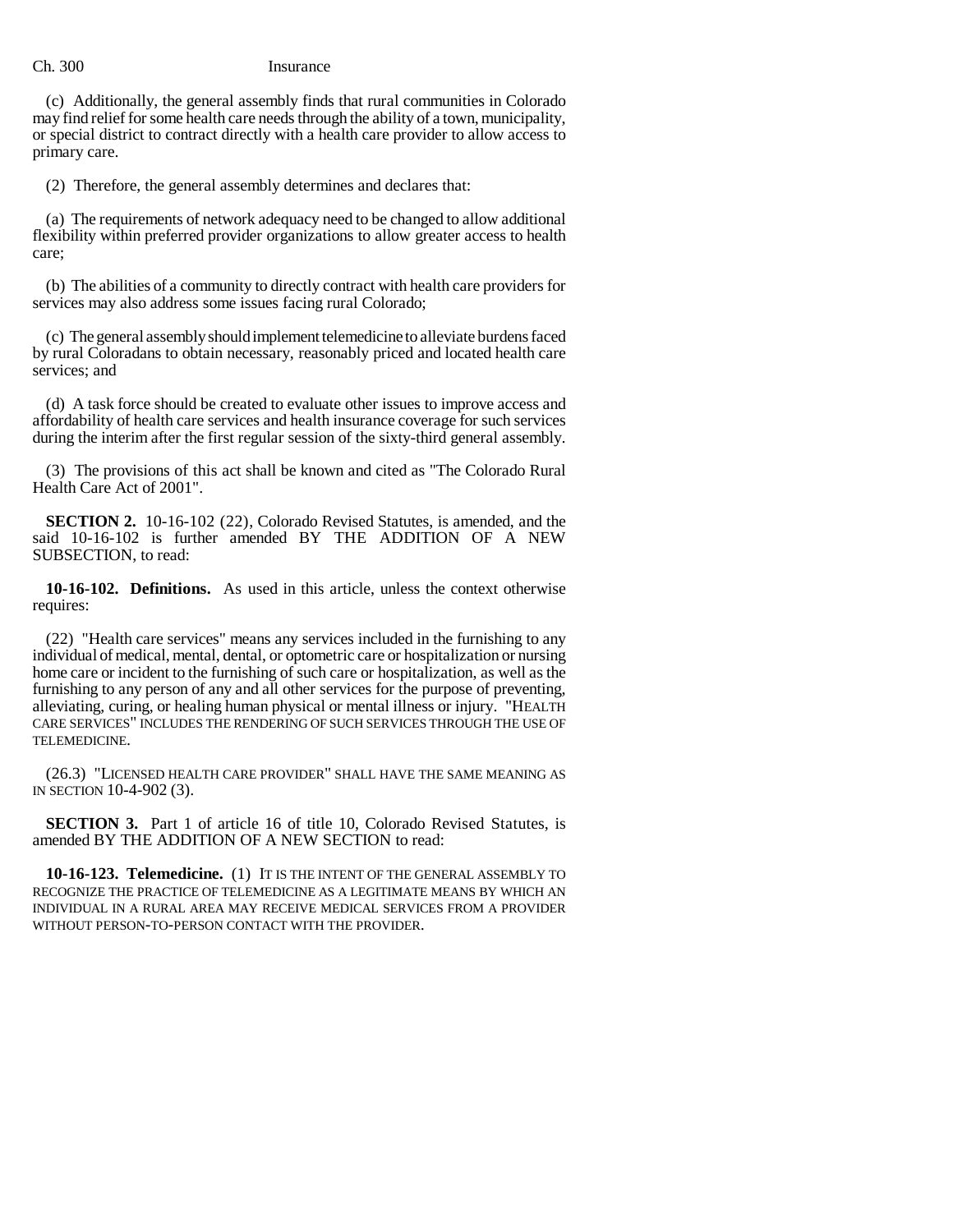Insurance Ch. 300

(2) ON OR AFTER JANUARY 1, 2002, NO HEALTH BENEFIT PLAN THAT IS ISSUED, AMENDED, OR RENEWED FOR A PERSON RESIDING IN A COUNTY WITH ONE HUNDRED FIFTY THOUSAND OR FEWER RESIDENTS MAY REQUIRE FACE-TO-FACE CONTACT BETWEEN A PROVIDER AND A COVERED PERSON FOR SERVICES APPROPRIATELY PROVIDED THROUGH TELEMEDICINE, PURSUANT TO SECTION 12-36-106 (1) (g), C.R.S., SUBJECT TO ALL TERMS AND CONDITIONS OF THE HEALTH BENEFIT PLAN, IF SUCH COUNTY HAS THE TECHNOLOGY NECESSARY FOR THE PROVISIONS OF TELEMEDICINE. ANY HEALTH BENEFITS PROVIDED THROUGH TELEMEDICINE SHALL MEET THE SAME STANDARD OF CARE AS FOR IN-PERSON CARE. NOTHING IN THIS SECTION SHALL REQUIRE THE USE OF TELEMEDICINE WHEN IN-PERSON CARE BY A PARTICIPATING PROVIDER IS AVAILABLE TO A COVERED PERSON WITHIN THE CARRIER'S NETWORK AND WITHIN THE MEMBER'S GEOGRAPHIC AREA.

(3) A HEALTH BENEFIT PLAN SHALL NOT BE REQUIRED TO PAY FOR CONSULTATION PROVIDED BY A PROVIDER BY TELEPHONE OR FACSIMILE.

**SECTION 4.** 10-16-704 (1) and (2), Colorado Revised Statutes, are amended, and the said 10-16-704 is further amended BY THE ADDITION OF THE FOLLOWING NEW SUBSECTIONS, to read:

**10-16-704. Network adequacy.** (1) A carrier providing a managed care plan shall maintain a network that is sufficient in numbers and types of providers to assure that all covered benefits to covered persons will be accessible without unreasonable delay. In the case of emergency services, covered persons shall have access to health care services twenty-four hours per day, seven days per week. Sufficiency shall be determined in accordance with the requirements of this section and may be established by reference to any reasonable criteria used by the carrier, including but not limited to:

(a) Provider-covered person ratios by specialty, WHICH MAY INCLUDE THE USE OF PROVIDERS THROUGH TELEMEDICINE FOR SERVICES THAT MAY APPROPRIATELY BE PROVIDED THROUGH TELEMEDICINE;

(b) Primary care provider-covered person ratios;

(c) Geographic accessibility, WHICH IN SOME CIRCUMSTANCES MAY REQUIRE THE CROSSING OF COUNTY LINES;

(d) Waiting times for appointments with participating providers;

(e) Hours of operation;  $\alpha$ nd

(f) The volume of technological and specialty services available to serve the needs of covered persons requiring covered technologically advanced or specialty care; AND

(g) AN ADEQUATE NUMBER OF ACCESSIBLE ACUTE CARE HOSPITAL SERVICES WITHIN A REASONABLE DISTANCE, TRAVEL TIME, OR BOTH.

(2) (a) In any case where the carrier has no participating providers to provide a covered benefit, the carrier shall arrange for a referral to a provider with the necessary expertise and ensure that the covered person obtains the covered benefit at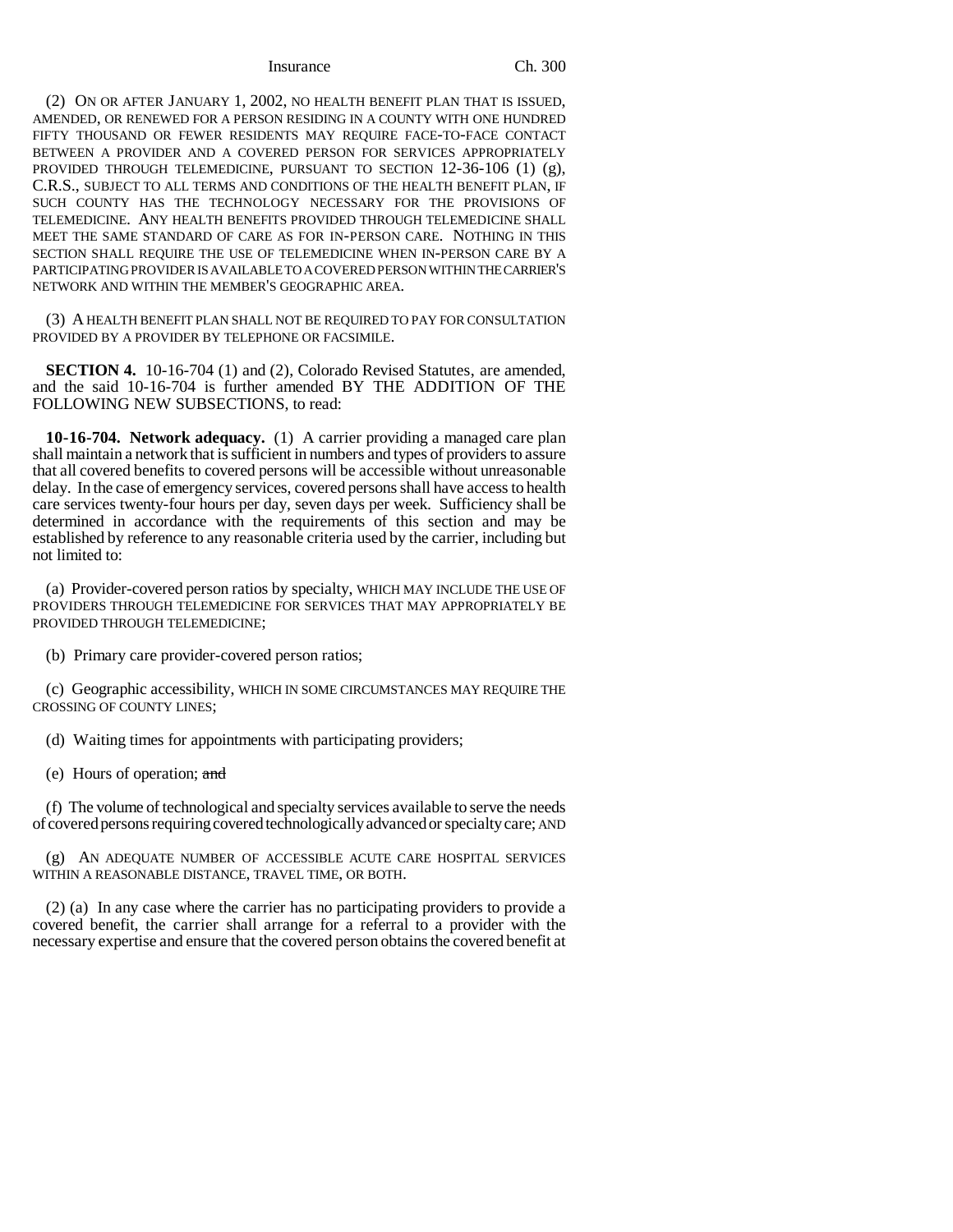no greater cost to the covered person than if the benefit were obtained from participating providers.

(b) (I) A CARRIER OFFERING A MANAGED CARE PLAN WITH OUT-OF-NETWORK BENEFITS, THAT IS NOT A HEALTH MAINTENANCE ORGANIZATION OR A HEALTH MAINTENANCE ORGANIZATION WITH A POINT OF SERVICE PLAN, MAY REQUIRE THAT A COVERED PERSON TRAVEL A REASONABLE DISTANCE BEYOND THE REQUIREMENTS OF SUBSECTION (6) OF THIS SECTION FOR CARE WITHIN AN ADEQUATE PROVIDER NETWORK IN ORDER TO RECEIVE SERVICES FROM A PARTICIPATING PROVIDER. THIS PARAGRAPH (b) SHALL ONLY APPLY IF:

(A) THE COVERED PERSON RESIDES OUTSIDE OF A METROPOLITAN STATISTICAL AREA OR PRIMARY METROPOLITAN STATISTICAL AREA AND THE CARRIER HAS NO PARTICIPATING PROVIDERS TO PROVIDE COVERED BENEFITS IN SUCH GEOGRAPHIC AREA; AND

(B) THE CARRIER DEMONSTRATES UPON REQUEST BY THE COMMISSIONER, THAT THE CARRIER HAS MADE UNSUCCESSFUL GOOD FAITH EFFORTS TO CONTRACT WITH LOCAL PROVIDERS ON REASONABLE TERMS.

(II) SUBPARAGRAPH (I) OF THIS PARAGRAPH (b) SHALL NOT APPLY TO:

(A) EMERGENCY SERVICES OR PRIMARY CARE PROVIDERS; AND

(B) CASES IN WHICH THE COVERED PERSON IS SO SEVERELY ILL OR IMPAIRED THAT SUCH PERSON IS UNABLE TO MOVE FROM PLACE TO PLACE WITHOUT THE AIDE OF A MECHANICAL DEVICE; HAS A PHYSICAL OR MENTAL CONDITION, VERIFIED BY A PHYSICIAN LICENSED TO PRACTICE MEDICINE IN THIS STATE OR PRACTICING MEDICINE PURSUANT TO SECTION 12-36-106 (3) (i), C.R.S., THAT SUBSTANTIALLY LIMITS THE PERSON'S ABILITY TO MOVE FROM PLACE TO PLACE; OR SUFFERS FROM A PHYSICAL HARDSHIP SUCH THAT TRAVEL WOULD THREATEN THE SAFETY OR WELFARE OF THE COVERED PERSON AS VERIFIED BY THE COVERED PERSON'S IN-NETWORK TREATING PHYSICIAN. DECISIONS IN WHICH A CARRIER CONTESTS THE COVERED PERSON'S ABILITY TO TRAVEL MAY BE APPEALED PURSUANT TO SECTION 10-16-113 OR 10-16-113.5.

(c) (I) IN CASES WHERE, AS A RESULT OF THE PROVISIONS OF SUBPARAGRAPH (I) OF PARAGRAPH (b) OF THIS SUBSECTION (2), A COVERED PERSON IS REQUIRED TO TRAVEL A REASONABLE DISTANCE BEYOND THE REQUIREMENTS OF SUBSECTION (6) OF THIS SECTION FOR AN ADEQUATE NETWORK IN ORDER TO RECEIVE SERVICES FROM A PARTICIPATING PROVIDER, AND THE COVERED PERSON KNOWINGLY SEEKS SERVICES FROM A NONPARTICIPATING PROVIDER, THE CARRIER SHALL BE RESPONSIBLE TO PAY TO THE PROVIDER THE LESSER OF:

- (A) THE NONPARTICIPATING PROVIDER'S BILL CHARGES;
- (B) A NEGOTIATED RATE; OR

(C) IN THE ABSENCE OF A NEGOTIATED RATE, THE GREATER OF THE CARRIER'S AVERAGE IN-NETWORK RATE FOR THE RELEVANT GEOGRAPHIC AREA OR THE USUAL, CUSTOMARY, AND REASONABLE RATE FOR SUCH GEOGRAPHIC AREA. NOTHING IN THIS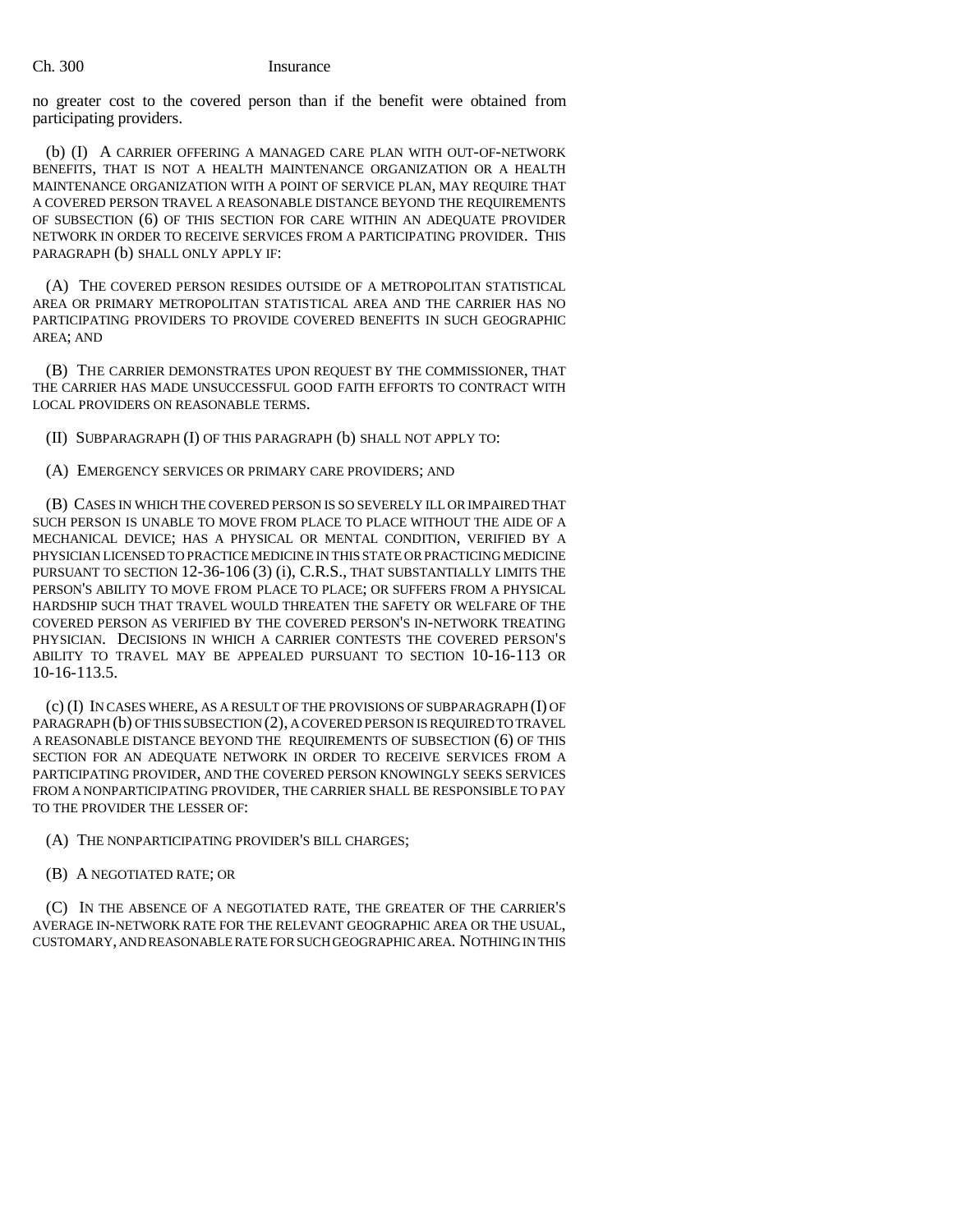Insurance Ch. 300

PARAGRAPH (c) SHALL REQUIRE EITHER A CARRIER OR A NONPARTICIPATING PROVIDER TO ATTEMPT TO NEGOTIATE A REIMBURSEMENT RATE.

(II) UPON REQUEST THE CARRIER SHALL DISCLOSE TO THE COVERED PERSON OR THE NONPARTICIPATING PROVIDER WHETHER THE AMOUNT REIMBURSED TO THE NONPARTICIPATING PROVIDER WAS THE NONPARTICIPATING PROVIDER'S BILLED CHARGES, A NEGOTIATED RATE, OR THE GREATER OF THE CARRIER'S AVERAGE IN-NETWORK RATE FOR THE RELEVANT GEOGRAPHIC AREA OR THE USUAL, CUSTOMARY, AND REASONABLE RATE FOR SUCH GEOGRAPHIC AREA.

(III) A NONPARTICIPATING PROVIDER MAY BALANCE BILL THE COVERED PERSON IN THE EVENT THAT THE REIMBURSEMENT RATE DESCRIBED IN SUBPARAGRAPH (I) OF THIS PARAGRAPH (c) IS NOT EQUAL TO THE BILLED CHARGES.

(IV) THE COMMISSIONER SHALL PROMULGATE RULES DEFINING THE RELEVANT GEOGRAPHIC AREA FOR THE PURPOSES OF SUB-SUBPARAGRAPH (C) OF SUBPARAGRAPH (I) OF THIS PARAGRAPH (c). IN THE PROMULGATION OF SUCH RULES, THE COMMISSIONER SHALL GROUP TOGETHER COUNTIES WITH SIMILAR DEMOGRAPHIC AND ECONOMIC CHARACTERISTICS. SUCH CHARACTERISTICS SHALL INCLUDE, BUT NOT BE LIMITED TO, AVERAGE PER CAPITA INCOME, THE COST OF HOUSING, GENERAL COST OF LIVING, POVERTY AND UNEMPLOYMENT LEVELS, OR THE PRIMARY ECONOMIC BASE OF THE COUNTY.

(d) THE CARRIER SHALL PROVIDE, IN CONSPICUOUS, BOLD-FACED TYPE, AN UNDERSTANDABLE DISCLOSURE IN POLICY CONTRACT MATERIALS, CERTIFICATES OF COVERAGE FOR A POLICYHOLDER, AND MARKETING MATERIALS ABOUT THE FOLLOWING:

(I) SPECIFIC COUNTIES OF THE STATE WHERE THERE ARE NO PARTICIPATING PROVIDERS;

(II) THE CIRCUMSTANCES UNDER WHICH THE COVERED PERSON MAY BE BALANCED BILLED BY NONPARTICIPATING PROVIDERS; AND

(III) THE MECHANISMS TO OBTAIN THE CARRIER'S REIMBURSEMENT RATES TO NONPARTICIPATING PROVIDERS FOR SPECIFIC COVERED HEALTH CARE SERVICES.

(e) (I) A CARRIER SHALL MAKE AVAILABLE UPON REQUEST FROM THE COVERED PERSON OR THE NONPARTICIPATING PROVIDER, FROM WHOM THE COVERED PERSON IS SEEKING TREATMENT, THE CARRIER'S USUAL, CUSTOMARY, AND REASONABLE RATE FOR REIMBURSEMENT FOR SPECIFIC HEALTH CARE SERVICES.

(II) THE COMMISSIONER MAY, UPON RECEIPT OF ONE OR MORE COMPLAINTS FROM A COVERED PERSON OR A COVERED PERSON'S NONPARTICIPATING TREATING PROVIDER, REVIEW THE CARRIER'S USUAL, CUSTOMARY, AND REASONABLE RATE TO DETERMINE IF THE RATE IS ESTABLISHED PURSUANT TO AN APPROPRIATE METHODOLOGY THAT IS BASED ON GENERALLY ACCEPTED INDUSTRY STANDARDS AND PRACTICES.

(III) THE CARRIER'S METHODOLOGY FOR DETERMINING USUAL, CUSTOMARY, AND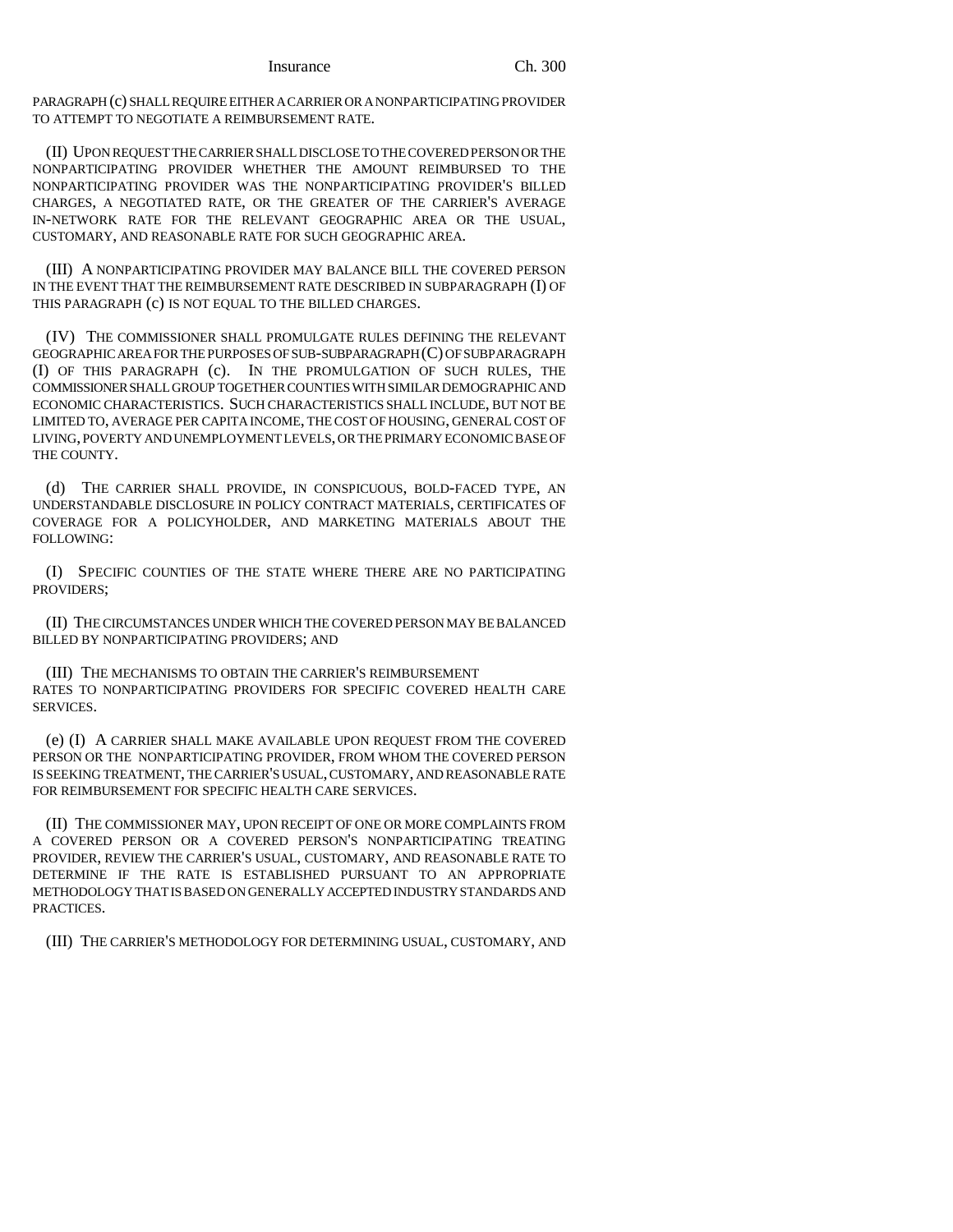REASONABLE REIMBURSEMENT RATES SHALL BE APPLIED IN A UNIFORM MANNER STATEWIDE; EXCEPT THAT GEOGRAPHIC ADJUSTMENTS MAY BE MADE APART FROM THE STANDARD METHODOLOGY.

(f) FOR THE PURPOSES OF THIS SUBSECTION (2):

(I) "BALANCE BILL" MEANS THE AMOUNT THAT A NONPARTICIPATING PROVIDER MAY CHARGE THE COVERED PERSON. SUCH AMOUNT CHARGED EQUALS THE DIFFERENCE BETWEEN THE AMOUNT PAID BY THE CARRIER AND THE AMOUNT OF THE NONPARTICIPATING PROVIDER'S BILL CHARGE.

(II) "NEGOTIATED RATE" MEANS THE RATE MUTUALLY AGREED UPON BETWEEN THE CARRIER AND THE PROVIDER IN A SPECIFIC INSTANCE.

(III) "USUAL, CUSTOMARY, AND REASONABLE RATE" MEANS A RATE ESTABLISHED PURSUANT TO AN APPROPRIATE METHODOLOGY THAT IS BASED ON GENERALLY ACCEPTED INDUSTRY STANDARDS AND PRACTICES.

(2.5) (a) IN THE EVENT OF A MATERIAL CHANGE TO THE CARRIER'S NETWORK THAT COULD RESULT IN THE APPLICATION OF SUBPARAGRAPH (I) OF PARAGRAPH (b) OF SUBSECTION (2) OF THIS SECTION, THE CARRIER SHALL PROVIDE AT LEAST FORTY-FIVE DAYS PRIOR TO THE CHANGE, IN CONSPICUOUS BOLD-FACED TYPE, AN UNDERSTANDABLE DISCLOSURE TO ALL AFFECTED COVERED PERSONS ABOUT THE FOLLOWING:

(I) SPECIFIC NETWORK CHANGES IN THE GEOGRAPHIC AREA;

(II) THE CIRCUMSTANCES UNDER WHICH THE COVERED PERSON MAY BE BALANCED BILLED BY NONPARTICIPATING PROVIDERS; AND

(III) THE MECHANISMS TO OBTAIN THE CARRIER'S REIMBURSEMENT RATES TO A NONPARTICIPATING PROVIDER FOR SPECIFIC COVERED HEALTH CARE SERVICES.

(b) IN THE EVENT OF A MATERIAL CHANGE TO THE CARRIER'S NETWORK THAT COULD RESULT IN THE APPLICATION OF SUBPARAGRAPH (I) OF PARAGRAPH (b) OF SUBSECTION (2) OF THIS SECTION, THE CARRIER SHALL PROVIDE NOTICE OF THE CHANGE TO THE COMMISSIONER AT LEAST FIFTEEN DAYS PRIOR TO THE CHANGE. SUCH NOTICE MAY BE PROVIDED BY ELECTRONIC MEANS.

(c) IN THE EVENT THAT A NETWORK OF A MANAGED CARE PLAN WITH OUT-OF-NETWORK BENEFITS THAT IS NOT A HEALTH MAINTENANCE ORGANIZATION OR A HEALTH MAINTENANCE ORGANIZATION WITH A POINT OF SERVICE PLAN CHANGES, AND NOTICE TO COVERED PERSONS IS PROVIDED PURSUANT TO SECTION 10-16-705(7), SUCH NOTICE SHALL INCLUDE AN UNDERSTANDABLE DISCLOSURE OF:

(I) THE CIRCUMSTANCES UNDER WHICH THE COVERED PERSON MAY BE BALANCE BILLED BY NONPARTICIPATING PROVIDERS; AND

(II) THE MECHANISMS TO OBTAIN THE CARRIER'S REIMBURSEMENT RATE TO NONPARTICIPATING PROVIDERS FOR SPECIFIC COVERED HEALTH CARE SERVICES.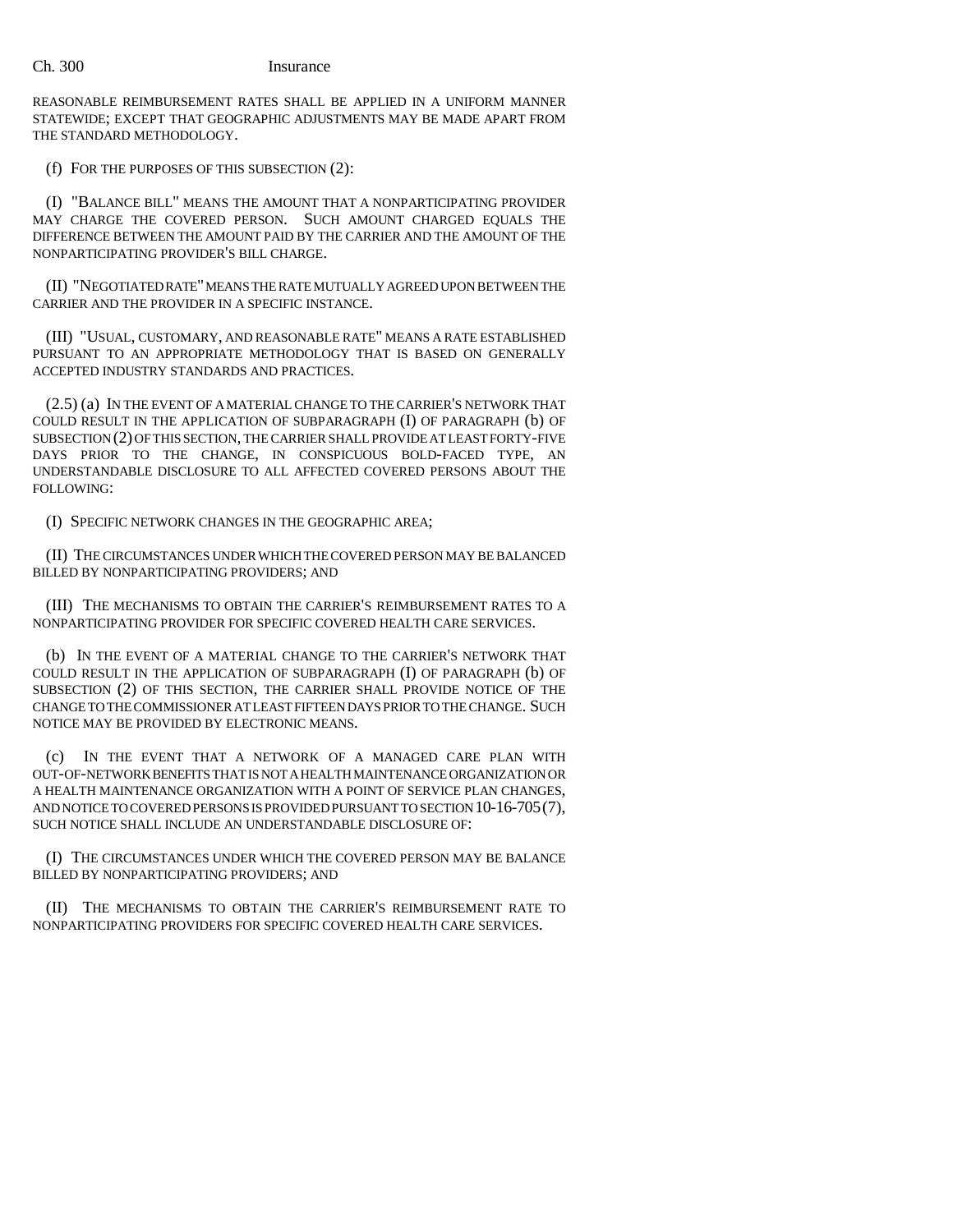(d) IN THE EVENT THAT A CONTRACT WITH A PARTICIPATING PROVIDER TERMINATES OR IS TERMINATED, NOTIFICATION TO COVERED PERSONS SHALL BE PROVIDED PURSUANT TO SECTION 10-16-705 (7).

 $(2.7)$  (a) NOTHING IN SUBSECTION  $(2)$  OR  $(2.5)$  OF THIS SECTION SHALL DELAY ACCESS TO HEALTH CARE SERVICES.

(b) NOTHING IN SUBPARAGRAPH (I) OF PARAGRAPH (b) OF SUBSECTION (2) OF THIS SECTION SHALL EXEMPT A CARRIER FROM HAVING A PARTICIPATING PROVIDER FOR ALL COVERED BENEFITS. IN ANY CASE WHERE THE CARRIER HAS NO PARTICIPATING PROVIDERS TO PROVIDE A COVERED BENEFIT, THE PROVISIONS OF PARAGRAPH (a) OF SUBSECTION (2) OF THIS SECTION SHALL APPLY.

(10) (a) IN DETERMINING THE REASONABLENESS OF TRAVEL TIME AND DISTANCES FOR THE PURPOSES OF THIS SECTION, CONSIDERATION SHALL BE GIVEN TO DIFFERENCES IN TRAVEL TIMES FOR RURAL AREAS AS OPPOSED TO URBAN AREAS, THE RELATIVE AVAILABILITY OF HEALTH CARE PROVIDERS, THE LOCATION WHERE THE MAJORITY OF PEOPLE IN THE AREA ACCESS NONEMERGENCY SERVICES, AND THE MANAGED CARE PLAN'S GOOD FAITH EFFORTS TO CONTRACT WITH LOCAL PROVIDERS AT REASONABLE RATES.

(b) THE COMMISSIONER, UPON THE COMMISSIONER'S AUTHORITY OR UPON REVIEW OF ONE OR MORE COMPLAINTS, MAY REQUIRE THE CARRIER TO DEMONSTRATE THE ADEQUACY OF THE NETWORK'S PLAN AS SPECIFIED IN SUBSECTION (9) OF THIS SECTION.

(c) THE COMMISSIONER MAY UTILIZE THE REMEDIES OUTLINED IN SECTION 10-3-1108 FOR FAILING TO PROVIDE PROPER DISCLOSURES TO COVERED PERSONS PURSUANT TO SUBSECTION (2) OR (2.5) OF THIS SECTION.

(11) THE DIVISION OF INSURANCE, IN COOPERATION WITH THE CHIEF MEDICAL OFFICER FOR THE STATE, SHALL EVALUATE A CARRIER'S NETWORK ADEQUACY PLAN CONCERNING THE USE OF TELEMEDICINE FOR PROVIDERS WHO ARE SPECIALISTS AND SUB-SPECIALISTS FOR RURAL AREAS. SUCH REVIEW SHALL OCCUR IN A TIMELY FASHION SO AS NOT TO DELAY ACCESS TO HEALTH CARE SERVICES.

**SECTION 5.** The introductory portion to 10-16-704 (9), 10-16-704 (9) (a), the introductory portion to 10-16-704 (9) (b), and 10-16-704 (9) (b) (V), Colorado Revised Statutes, are amended, and the said 10-16-704 (9) is further amended BY THE ADDITION OF THE FOLLOWING NEW PARAGRAPHS, to read:

**10-16-704. Network adequacy.** (9) Beginning January 1, 1998, a carrier shall maintain and make available upon request of the commissioner, the executive director of the department of public health and environment, or the executive director of the department of health care policy and financing, in a manner and form that reflects the requirements specified in paragraphs (a) to (k) of this subsection (9), an access plan for each managed care network that the carrier offers in this state. The carrier shall make the access plans, absent confidential information as specified in section 24-72-204 (3), C.R.S., available on its business premises and shall provide them to any interested party upon request. In addition, all health benefit plans and marketing materials shall clearly disclose the existence and availability of the access plan. All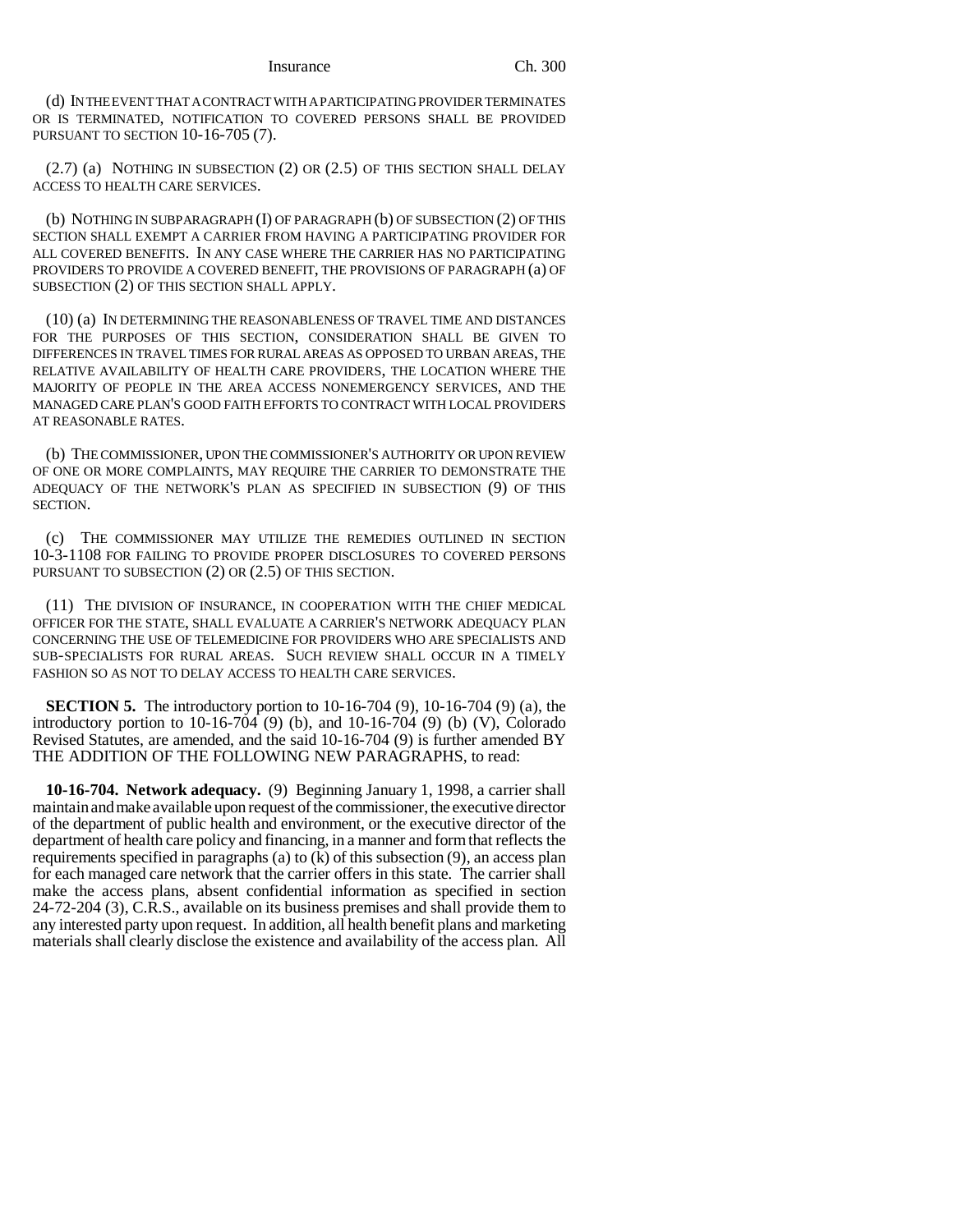rights and responsibilities of the covered person under the health benefit plan, however, shall be included in the contract provisions, regardless of whether or not such provisions are also specified in the access plan. The carrier shall prepare an access plan prior to offering a new managed care network and shall update an existing access plan whenever the carrier makes any material change to an existing managed care network, but not less than annually. The access plan OF A CARRIER OFFERING A MANAGED CARE PLAN shall describe or contain at least DEMONSTRATE the following:

# (a) The carrier's network, which shall demonstrate the following:

 $(H)$  An adequate number of accessible acute care hospital services, within a reasonable distance or travel time, or both;

(II) An adequate number of accessible primary care providers, within a reasonable distance or travel time, or both; and

(III) An adequate number of accessible specialists and sub-specialists, within a reasonable distance or travel time, or both;

(a.3) AN ADEQUATE NUMBER OF ACCESSIBLE PRIMARY CARE PROVIDERS WITHIN A REASONABLE DISTANCE OR TRAVEL TIME, OR BOTH;

(a.5) AN ADEQUATE NUMBER OF ACCESSIBLE SPECIALISTS AND SUB-SPECIALISTS WITHIN A REASONABLE DISTANCE OR TRAVEL TIME, OR BOTH, OR WHO MAY BE AVAILABLE THROUGH THE USE OF TELEMEDICINE;

(a.7) GEOGRAPHIC ACCESSIBILITY, WHICH IN SOME CIRCUMSTANCES MAY REQUIRE THE CROSSING OF COUNTY LINES; AND

(a.9) IF THE COVERED PERSON HAS A PHARMACY BENEFIT, AN ADEQUATE NUMBER OF PHARMACY PROVIDERS WITHIN A REASONABLE DISTANCE, TRAVEL TIME, DELIVERY TIME, OR ALL THREE. NOTHING IN THIS PARAGRAPH (a.9) SHALL PRECLUDE THE USE OF A RETAIL OR MAIL-ORDER PHARMACY PROVIDER.

(b) The carrier's A CARRIER OFFERING A MANAGED CARE PLAN SHALL MAINTAIN procedures for making referrals within and outside its network that, at a minimum, must include the following:

(V) (A) A provision that referrals approved by the plan cannot be retrospectively denied except for fraud or abuse;

(B) A PROVISION THAT REFERRALS APPROVED BY THE PLAN CANNOT BE CHANGED AFTER THE PREAUTHORIZATION IS PROVIDED UNLESS THERE IS EVIDENCE OF FRAUD OR ABUSE.

**SECTION 6.** Article 16 of title 10, Colorado Revised Statutes, is amended BY THE ADDITION OF A NEW PART to read: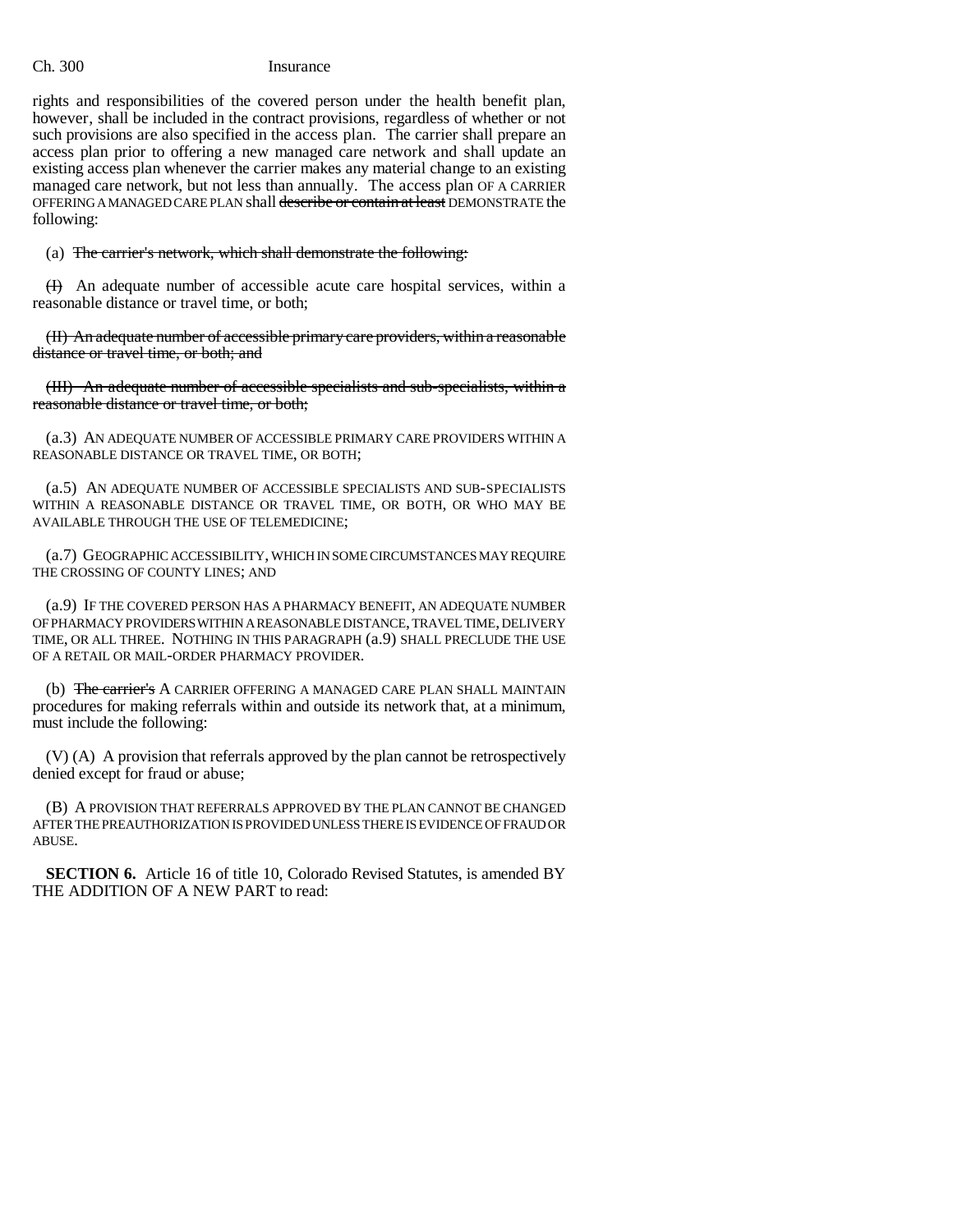### PART 8 TASK FORCE TO EVALUATE HEALTH CARE NEEDS FOR COLORADO

**10-16-801. Legislative task force - creation - appointments - duties compensation.** (1) A LEGISLATIVE TASK FORCE SHALL BE FORMED TO STUDY AND EVALUATE HEALTH CARE INSURANCE ISSUES AFFECTING THE SMALL GROUP MARKET, ACCESS TO HEALTH CARE SERVICES AND HEALTH INSURANCE IN RURAL AREAS, AND THE COST FACTORS DRIVING HEALTH INSURANCE PREMIUMS, HEREINAFTER REFERRED TO AS THE "TASK FORCE". THE TASK FORCE SHALL MEET IN THE INTERIM AFTER THE FIRST REGULAR SESSION OF THE SIXTY-THIRD GENERAL ASSEMBLY.

(2) THE TASK FORCE SHALL CONSIST OF TEN MEMBERS WHO ARE CURRENTLY SERVING AS MEMBERS OF THE GENERAL ASSEMBLY AS FOLLOWS:

(a) FIVE SENATORS APPOINTED BY THE PRESIDENT OF THE SENATE, ONE OF WHOM SHALL SERVE AS THE CHAIR OF THE TASK FORCE. NO MORE THAN THREE OF SUCH FIVE MEMBERS SHALL BE FROM THE SAME POLITICAL PARTY, AND THE PRESIDENT OF THE SENATE SHALL CONSULT WITH THE MINORITY LEADER OF THE SENATE IN THE APPOINTMENT OF AT LEAST ONE MEMBER TO THE TASK FORCE.

(b) FIVE REPRESENTATIVES APPOINTED BY THE SPEAKER OF THE HOUSE OF REPRESENTATIVES, ONE OF WHOM SHALL SERVE AS THE VICE-CHAIR OF THE TASK FORCE. NO MORE THAN THREE OF SUCH FIVE MEMBERS SHALL BE FROM THE SAME POLITICAL PARTY.

(3) THE TASK FORCE SHALL REVIEW THE FOLLOWING ISSUES, INCLUDING, BUT NOT LIMITED TO, THE COST OF AND ACCESS TO HEALTH INSURANCE:

(a) HOW THE RELATIONSHIP BETWEEN HEALTH CARE PROVIDERS AND CARRIERS IS AFFECTING ACCESS TO AND COSTS OF HEALTH INSURANCE COVERAGE, PARTICULARLY IN RURAL AREAS;

(b) GENERAL COST FACTORS DRIVING THE RISING HEALTH INSURANCE PREMIUM RATES FOR CONSUMERS OF HEALTH INSURANCE IN ALL MARKETS, AS AFFECTED BY SMALL GROUP HEALTH INSURANCE LAWS;

(c) HOW TO CREATE GREATER CHOICE OF HEALTH CARE PLANS FOR ALL SMALL BUSINESSES AT MORE AFFORDABLE RATES, INCLUDING, BUT NOT LIMITED TO, TRENDS IN COPAYMENTS, DEDUCTIBLES, AND OUT-OF-POCKET MAXIMUMS;

(d) HOW MORE AFFORDABLE ACCESS TO AND GREATER CHOICE OF HEALTH INSURANCE FOR ALL SMALL EMPLOYERS MAY BE IMPROVED;

(e) HOW MORE AFFORDABLE ACCESS TO AND GREATER CHOICE OF HEALTH CARE SERVICES MAY BE IMPROVED THROUGH COMPETITION;

(f) THE EXTENT TO WHICH THE "SMALL EMPLOYER HEALTH INSURANCE AVAILABILITY PROGRAM ACT", AS AMENDED BY HOUSE BILL 94-1210, ENACTED AT THE SECOND REGULAR SESSION OF THE FIFTY-NINTH GENERAL ASSEMBLY, AND OTHER STATE LEGISLATION IMPACTED THE SMALL GROUP MARKET;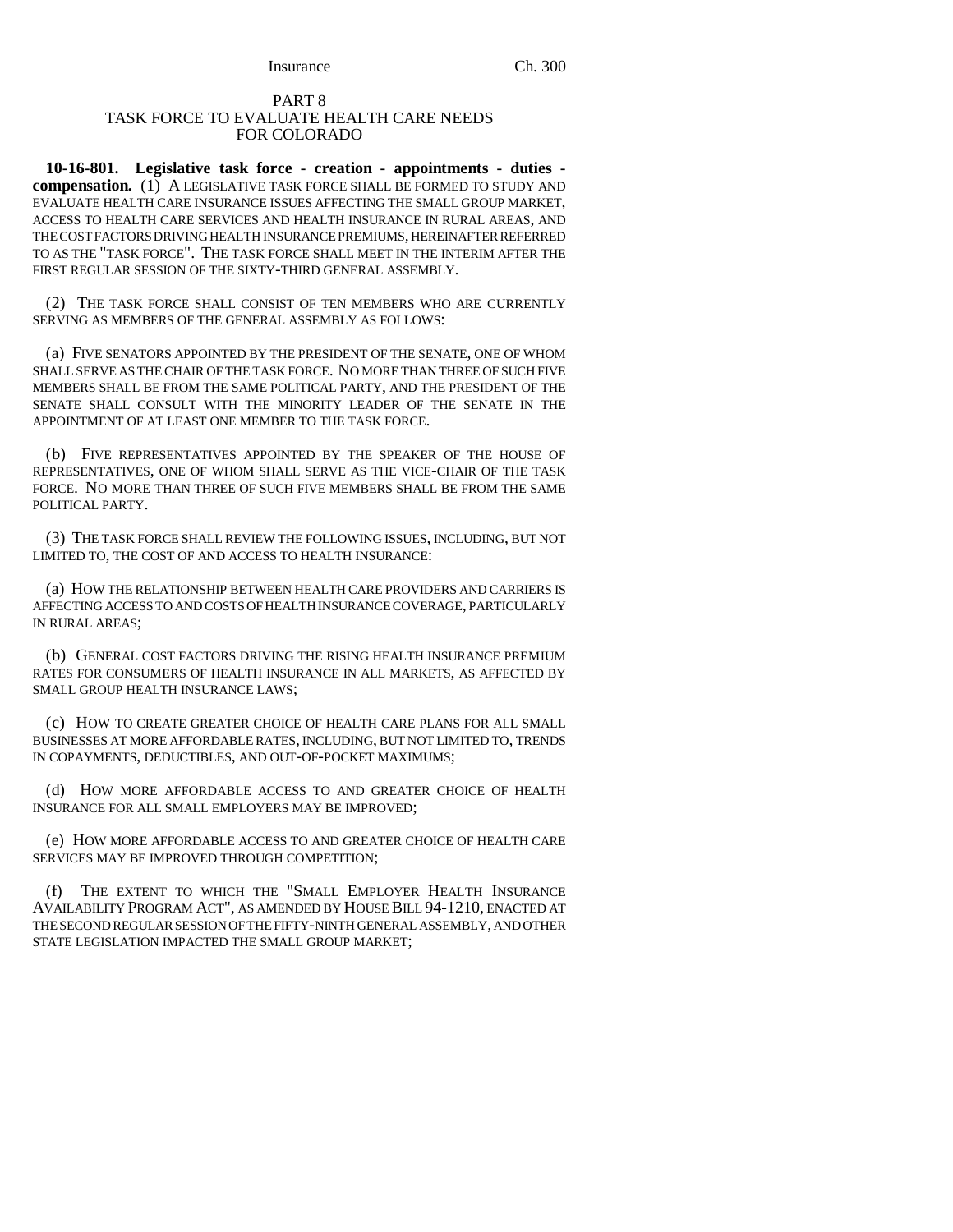(g) THE EXTENT TO WHICH THE "HEALTH INSURANCE PORTABILITY AND ACCOUNTABILITY ACT OF 1996", 42 U.S.C. SEC. 201, ET SEQ., AS AMENDED, IMPACTED THE SMALL GROUP MARKET;

(h) HOW COLORADO CAN RECRUIT AND RETAIN HEALTH CARE PROFESSIONALS TO RURAL AND URBAN COLORADO;

(i) ANY OTHER TOPIC RELATED TO HEALTH INSURANCE COVERAGE DEEMED NECESSARY BY THE TASK FORCE;

(j) HOW SELF-FUNDED HEALTH INSURANCE PLANS MAY CREATE AN ALTERNATIVE TO MEET HEALTH CARE NEEDS;

(k) WHAT INFLUENCE DOES THE STATE HAVE AS A LARGE EMPLOYER IN THE HEALTH INSURANCE MARKET AND WHAT IS THE FEASIBILITY OF ENROLLING STATE EMPLOYEES INTO PERACARE AS AN ALTERNATIVE TO EXISTING HEALTH BENEFIT PLANS OFFERED TO STATE EMPLOYEES; AND

(l) WHAT ARE THE GENERAL COST FACTORS INVOLVED IN PRESCRIPTION DRUG BENEFITS, INCLUDING, BUT NOT LIMITED TO, COPAYMENTS, DEDUCTIBLE AMOUNTS, OUT-OF-POCKET EXPENSES, AND THE USE OF GENERIC AND NAME BRAND PRESCRIPTION DRUGS.

(4) (a) THE TASK FORCE SHALL HOLD MEETINGS, TAKE PUBLIC TESTIMONY, AND SPONSOR DISCUSSIONS AT VARIOUS LOCATIONS THROUGHOUT THE STATE WITH ANY INTERESTED PARTIES, INCLUDING, BUT NOT LIMITED TO, CONSUMERS, PROVIDERS OF HEALTH CARE SERVICES, PHARMACISTS, INSURANCE PRODUCERS WHO SELL HEALTH INSURANCE PRODUCTS, SMALL BUSINESS REPRESENTATIVES, AND INSURANCE CARRIERS.

(b) THE TASK FORCE SHALL CONDUCT SIX MEETINGS IN RURAL AREAS OF COLORADO AND TWO MEETINGS IN THE DENVER METROPOLITAN AREA. ALL INTERIM COMMITTEE HEARINGS SHALL BE CONCLUDED BY OCTOBER 1, 2001.

(5) THE APPOINTMENTS TO THE TASK FORCE SHALL BE MADE BY JULY 1, 2001. THE FIRST MEETING OF THE INTERIM COMMITTEE SHALL OCCUR DURING THE WEEK OF JULY 15, 2001.

(6) THE STAFF OF THE LEGISLATIVE COUNCIL AND THE OFFICE OF LEGISLATIVE LEGAL SERVICES SHALL BE AVAILABLE TO ASSIST THE TASK FORCE IN CARRYING OUT ITS DUTIES.

(7) THE TASK FORCE SHALL MAKE RECOMMENDATIONS REGARDING THE ISSUES REVIEWED AND, IF NECESSARY, MAY RECOMMEND LEGISLATION. LEGISLATION RECOMMENDED BY THE COMMITTEE SHALL BE TREATED AS LEGISLATION RECOMMENDED BY ANY OTHER LEGISLATIVE INTERIM COMMITTEE FOR PURPOSES OF ANY INTRODUCTION DEADLINES OR BILL LIMITATIONS IMPOSED BY THE JOINT RULES OF THE SENATE AND THE HOUSE OF REPRESENTATIVES.

(8) (a) THE LEGISLATIVE MEMBERS OF THE TASK FORCE SHALL BE COMPENSATED AS PROVIDED IN SECTION 2-2-307, C.R.S., FOR ATTENDANCE AT MEETINGS OF THE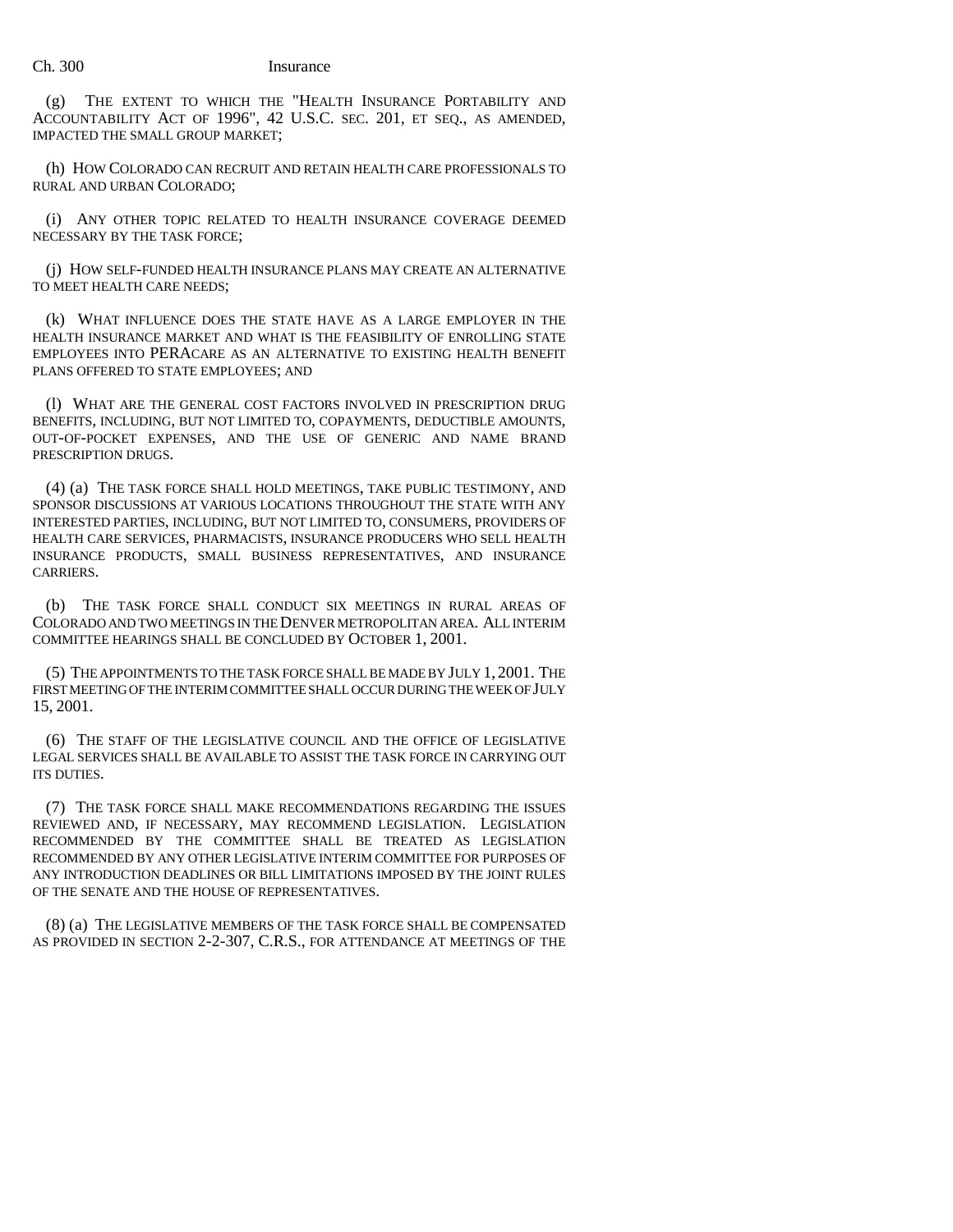TASK FORCE.

(b) THE TASK FORCE MAY ACCEPT AND EXPEND GIFTS, GRANTS, DONATIONS, AND FEDERAL FUNDS FOR THE PURPOSES OF THIS PART 8.

(9) THE ACTUAL AND NECESSARY EXPENSES, INCLUDING PER DIEM, INCURRED IN THE CONDUCT OF THE TASK FORCE SHALL BE APPROVED BY THE CHAIRPERSON OF THE LEGISLATIVE COUNCIL AND PAID BY VOUCHERS AND WARRANTS DRAWN AS PROVIDED BY LAW FROM FUNDS ALLOCATED TO THE LEGISLATIVE COUNCIL FROM APPROPRIATIONS MADE BY THE GENERAL ASSEMBLY.

**SECTION 7.** 12-36-106 (1), Colorado Revised Statutes, is amended BY THE ADDITION OF A NEW PARAGRAPH to read:

**12-36-106. Practice of medicine defined - exemptions from licensing requirements - repeal.** (1) For the purpose of this article, "practice of medicine" means:

(g) THE DELIVERY OF TELEMEDICINE THAT MEANS THE DELIVERY OF MEDICAL SERVICES AND ANY DIAGNOSIS, CONSULTATION, TREATMENT, TRANSFER OF MEDICAL DATA, OR EDUCATION RELATED TO HEALTH CARE SERVICES USING INTERACTIVE AUDIO, INTERACTIVE VIDEO, OR INTERACTIVE DATA COMMUNICATION. NOTHING IN THIS PARAGRAPH (g) SHALL BE CONSTRUED TO LIMIT THE DELIVERY OF HEALTH SERVICES BY OTHER LICENSED PROFESSIONALS, WITHIN THE PROFESSIONAL'S SCOPE OF PRACTICE, USING ADVANCED TECHNOLOGY, INCLUDING, BUT NOT LIMITED TO, INTERACTIVE AUDIO, INTERACTIVE VIDEO, OR INTERACTIVE DATA COMMUNICATION.

**SECTION 8.** 12-36-117 (1), Colorado Revised Statutes, is amended BY THE ADDITION OF A NEW PARAGRAPH to read:

**12-36-117. Unprofessional conduct.** (1) "Unprofessional conduct" as used in this article means:

(jj) ANY ACT OR OMISSION IN THE PRACTICE OF TELEMEDICINE THAT FAILS TO MEET GENERALLY ACCEPTED STANDARDS OF MEDICAL PRACTICE.

**SECTION 9.** Part 4 of article 4 of title 26, Colorado Revised Statutes, is amended BY THE ADDITION OF A NEW SECTION to read:

**26-4-420. Telemedicine - legislative intent.** (1) IT IS THE INTENT OF THE GENERAL ASSEMBLY TO RECOGNIZE THE PRACTICE OF TELEMEDICINE AS A LEGITIMATE MEANS BY WHICH AN INDIVIDUAL MAY RECEIVE MEDICAL SERVICES FROM A HEALTH CARE PROVIDER WITHOUT PERSON-TO-PERSON CONTACT WITH A PROVIDER.

(2) FOR THE PURPOSES OF THIS SECTION, "TELEMEDICINE" SHALL HAVE THE SAME MEANING AS SET FORTH IN SECTION  $12-36-106(1)(9)$ , C.R.S.

(3) ON OR AFTER JANUARY 1, 2002, FACE-TO-FACE CONTACT BETWEEN A HEALTH CARE PROVIDER AND A PATIENT IN A COUNTY WITH ONE HUNDRED FIFTY THOUSAND RESIDENTS OR LESS MAY NOT BE REQUIRED UNDER THE MANAGED CARE SYSTEM CREATED IN PART 1 OF THIS ARTICLE FOR SERVICES APPROPRIATELY PROVIDED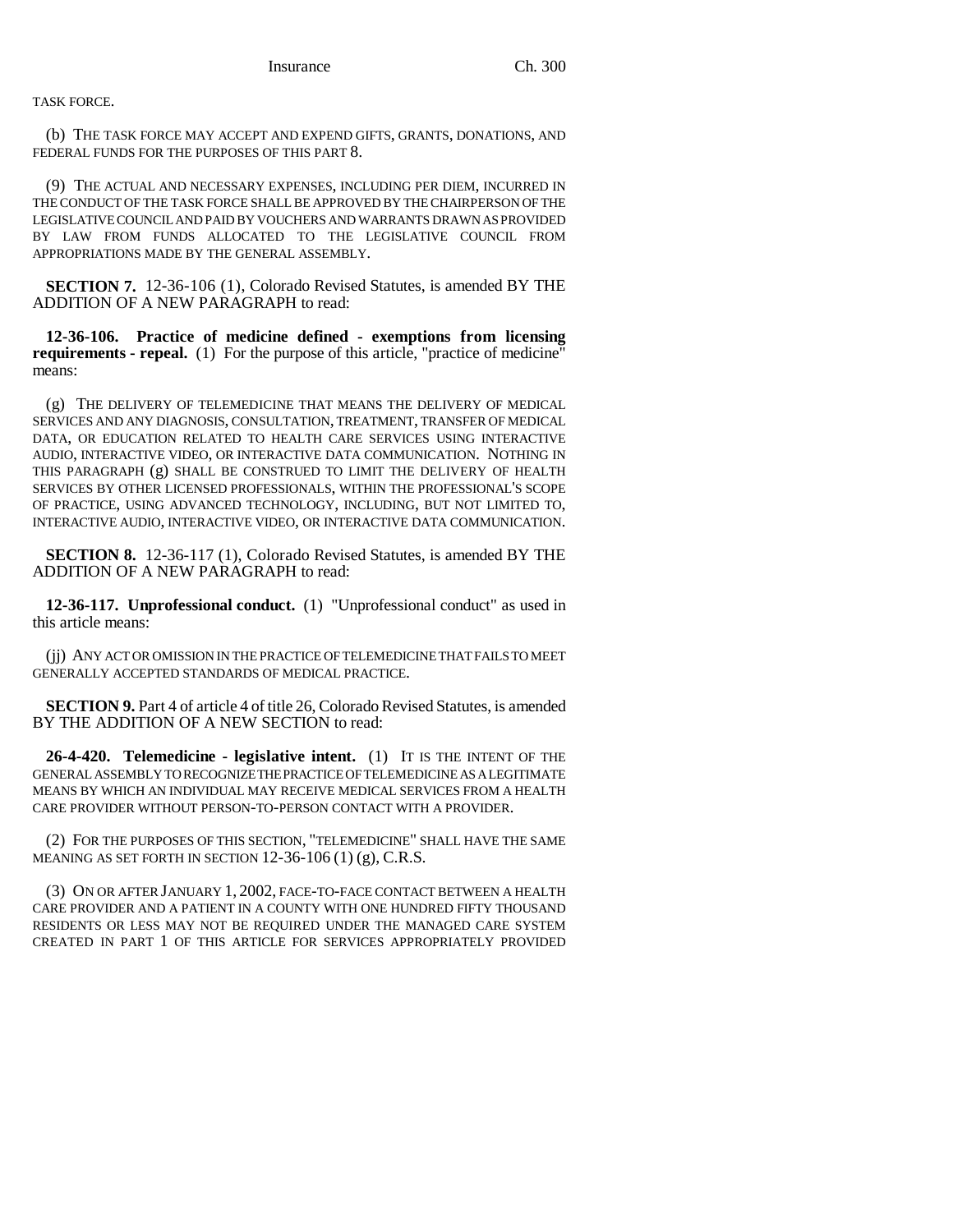THROUGH TELEMEDICINE, SUBJECT TO REIMBURSEMENT POLICIES DEVELOPED BY THE DEPARTMENT OF HEALTH CARE POLICY AND FINANCING TO COMPENSATE PROVIDERS WHO PROVIDE HEALTH CARE SERVICES COVERED BY THE PROGRAM CREATED IN SECTION 26-4-104. TELEMEDICINE SERVICES MAY ONLY BE USED IN AREAS OF THE STATE WHERE THE TECHNOLOGY NECESSARY FOR THE PROVISION OF TELEMEDICINE EXISTS. THE AUDIO AND VISUAL TELEMEDICINE SYSTEM USED SHALL, AT A MINIMUM, HAVE THE CAPABILITY TO MEET THE PROCEDURAL DEFINITION OF THE MOST RECENT EDITION OF THE CURRENT PROCEDURAL TERMINOLOGY THAT REPRESENTS THE SERVICE PROVIDED THROUGH TELEMEDICINE. THE TELECOMMUNICATIONS EQUIPMENT SHALL BE OF A LEVEL OF QUALITY TO ADEQUATELY COMPLETE ALL NECESSARY COMPONENTS TO DOCUMENT THE LEVEL OF SERVICE FOR THE CURRENT PROCEDURAL TERMINOLOGY FOURTH EDITION CODES THAT ARE BILLED. IF A PERIPHERAL DIAGNOSTIC SCOPE IS REQUIRED TO ASSESS THE PATIENT, IT SHALL PROVIDE ADEQUATE RESOLUTION OR AUDIO QUALITY FOR DECISION MAKING.

(4) THE DEPARTMENT OF HEALTH CARE POLICY AND FINANCING SHALL REPORT TO THE HEALTH, ENVIRONMENT, CHILDREN AND FAMILIES COMMITTEE OF THE SENATE AND TO THE HEALTH, ENVIRONMENT, WELFARE, AND INSTITUTIONS COMMITTEE OF THE HOUSE OF REPRESENTATIVES NO LATER THAN JANUARY 1, 2006, ON THE APPLICATION OF TELEMEDICINE TO PROVIDE HOME HEALTH CARE; EMERGENCY CARE; CRITICAL AND INTENSIVE CARE, INCLUDING BUT NOT LIMITED TO, NEONATAL CARE; PSYCHIATRIC EVALUATION; PSYCHOTHERAPY; AND MEDICAL MANAGEMENT AS POTENTIAL MANAGED CARE SYSTEM BENEFITS. SUCH REPORT SHALL TAKE INTO ACCOUNT THE AVAILABILITY OF TECHNOLOGY AS OF THE TIME OF THE REPORT TO USE TELEMEDICINE FOR HOME HEALTH CARE, EMERGENCY CARE, AND CRITICAL AND INTENSIVE CARE AND THE AVAILABILITY OF BROADBAND ACCESS WITHIN THE STATE.

(5) THE MANAGED CARE SYSTEM SHALL NOT BE REQUIRED TO PAY FOR CONSULTATION PROVIDED BY A PROVIDER BY TELEPHONE OR FACSIMILE MACHINES.

(6) THE DEPARTMENT OF HEALTH CARE POLICY AND FINANCING MAY ACCEPT AND EXPEND GIFTS, GRANTS, AND DONATIONS FROM ANY SOURCE TO CONDUCT THE VALUATION OF THE COST-EFFECTIVENESS AND QUALITY OF HEALTH CARE PROVIDED THROUGH TELEMEDICINE BY THOSE PROVIDERS WHO ARE REIMBURSED FOR TELEMEDICINE SERVICES BY THE MANAGED CARE SYSTEM.

**SECTION 10.** 25-1-801, Colorado Revised Statutes, is amended BY THE ADDITION OF A NEW SUBSECTION to read:

**25-1-801. Patient records in custody of health care facility.** (4) FOR THE PURPOSES OF THIS SECTION, MEDICAL INFORMATION TRANSMITTED DURING THE DELIVERY OF HEALTH CARE VIA TELEMEDICINE, AS DEFINED IN SECTION 12-36-106(1) (g),C.R.S., IS PART OF THE PATIENT'S MEDICAL RECORD MAINTAINED BY THE HEALTH CARE FACILITY.

**SECTION 11.** 25-1-802, Colorado Revised Statutes, is amended BY THE ADDITION OF A NEW SUBSECTION to read:

**25-1-802. Patient records in custody of individual health care providers.** (5) FOR THE PURPOSES OF THIS SECTION, MEDICAL INFORMATION TRANSMITTED DURING THE DELIVERY OF HEALTH CARE VIA TELEMEDICINE, AS DEFINED IN SECTION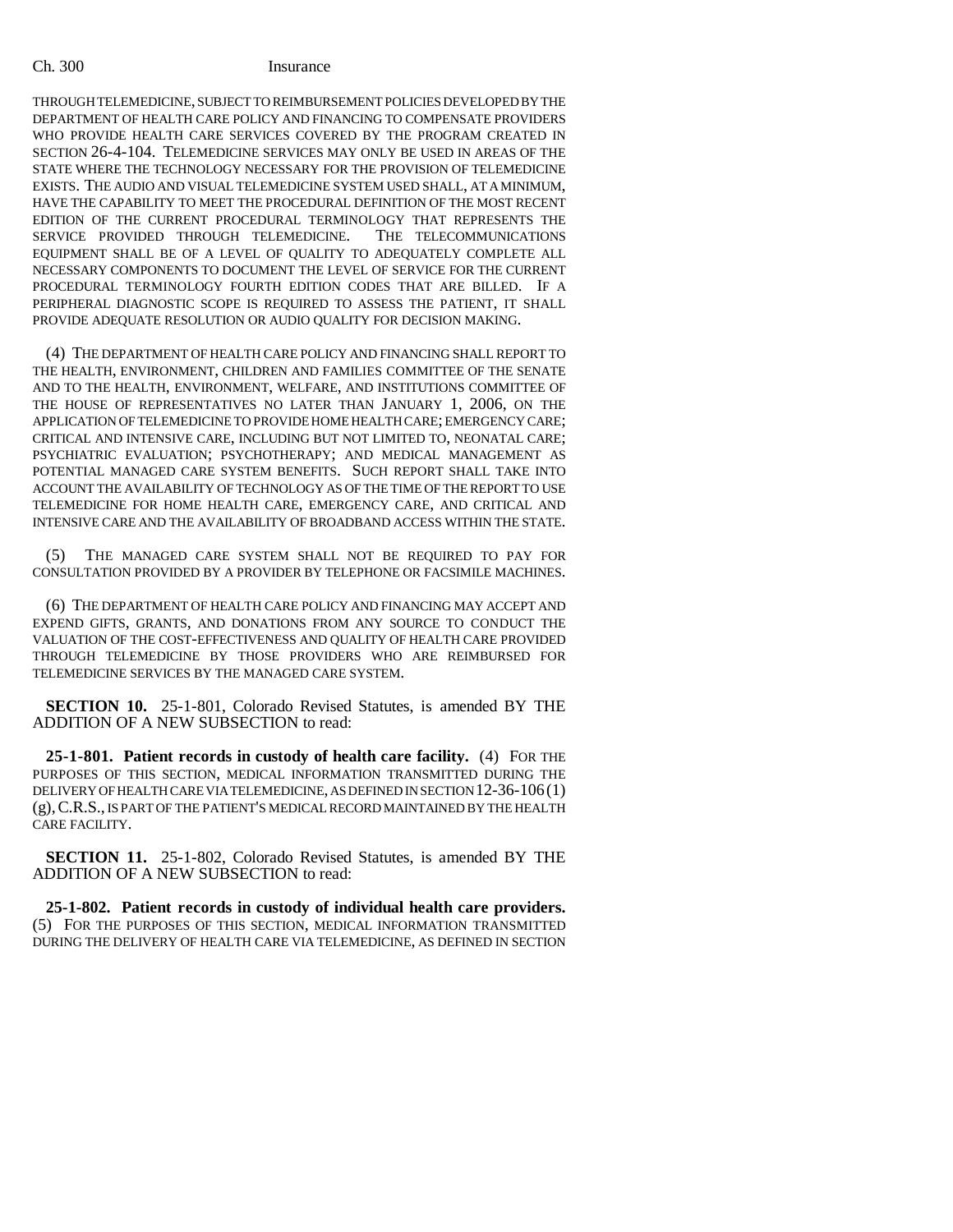12-36-106 (1) (g), C.R.S., IS PART OF THE PATIENT'S MEDICAL RECORD MAINTAINED BY A HEALTH CARE PROVIDER.

**SECTION 12.** 18-13-119 (5) (b), Colorado Revised Statutes, is amended to read:

**18-13-119. Health care providers - abuse of health insurance.** (5) (b) Health care services are exempt from the provisions of this section if they SUCH HEALTH CARE SERVICES are provided:

(I) In accordance with a contract or agreement between an employer and an employee or employees and the contract includes, as a part of an employee's salary or employment benefits, terms which THAT authorize a practice which THAT would otherwise be prohibited by subsection (3) of this section; OR

(II) IN ACCORDANCE WITH A CONTRACT OR AGREEMENT BETWEEN A TOWN, CITY, CITY AND COUNTY, OR MUNICIPALITY OR A SPECIAL HEALTH ASSURANCE DISTRICT PURSUANT TO SECTION 31-15-302 (1), C.R.S., UNDER TERMS THAT AUTHORIZE A PRACTICE THAT WOULD OTHERWISE BE PROHIBITED BY SUBSECTION (3) OF THIS SECTION.

**SECTION 13.** 31-15-302 (1), Colorado Revised Statutes, is amended BY THE ADDITION OF A NEW PARAGRAPH to read:

**31-15-302. Financial powers - legislative declaration - repeal.** (1) The governing bodies in municipalities shall have the following general powers in relation to the finances of the municipality:

(i) (I) FOR A MUNICIPALITY THAT HAS A POPULATION OF TWENTY THOUSAND OR FEWER RESIDENTS, TO ENTER INTO CONTRACTS WITH A PHYSICIAN, NURSE PRACTITIONER, OR PHYSICIAN'S ASSISTANT WHO IS LICENSED IN THIS STATE TO PROVIDE HEALTH CARE SERVICES TO SUCH MUNICIPALITY. SUCH HEALTH CARE PROVIDERS SHALL BE KNOWN AS "COMMUNITY CONTRACTED HEALTH CARE PROVIDERS".

(II) THE GENERAL ASSEMBLY HEREBY FINDS, DETERMINES, AND DECLARES THAT ACCESS TO HEALTH CARE SERVICES IN RURAL AREAS IS AN INCREASING PROBLEM IN COLORADO. SOME RURAL COLORADANS DO NOT HAVE ACCESS TO A PRIMARY CARE PROVIDER IN THEIR TOWN AND ARE FORCED TO TRAVEL. IT IS THE INTENT OF THE GENERAL ASSEMBLY TO EASE THE STRAIN ON RURAL COLORADAN'S HEALTH CARE NEEDS BY ALLOWING A MUNICIPALITY WITH TWENTY THOUSAND OR FEWER RESIDENTS TO CONTRACT WITH A PHYSICIAN, A NURSE PRACTITIONER, OR A PHYSICIAN'S ASSISTANT TO PROVIDE HEALTH CARE SERVICES TO RURAL AREAS. IT IS THE INTENTION OF THE GENERAL ASSEMBLY TO REVIEW THE SUCCESS OF SUCH MUNICIPALITIES' EFFORTS AS AUTHORIZED BY SUBPARAGRAPH (I) OF THIS PARAGRAPH (i) TO DETERMINE THE EFFECTIVENESS OF THE PROGRAM.

(III) THIS PARAGRAPH (i) IS REPEALED, EFFECTIVE JULY 1, 2008.

**SECTION 14.** Part 10 of article 1 of title 32, Colorado Revised Statutes, is amended BY THE ADDITION OF A NEW SECTION to read: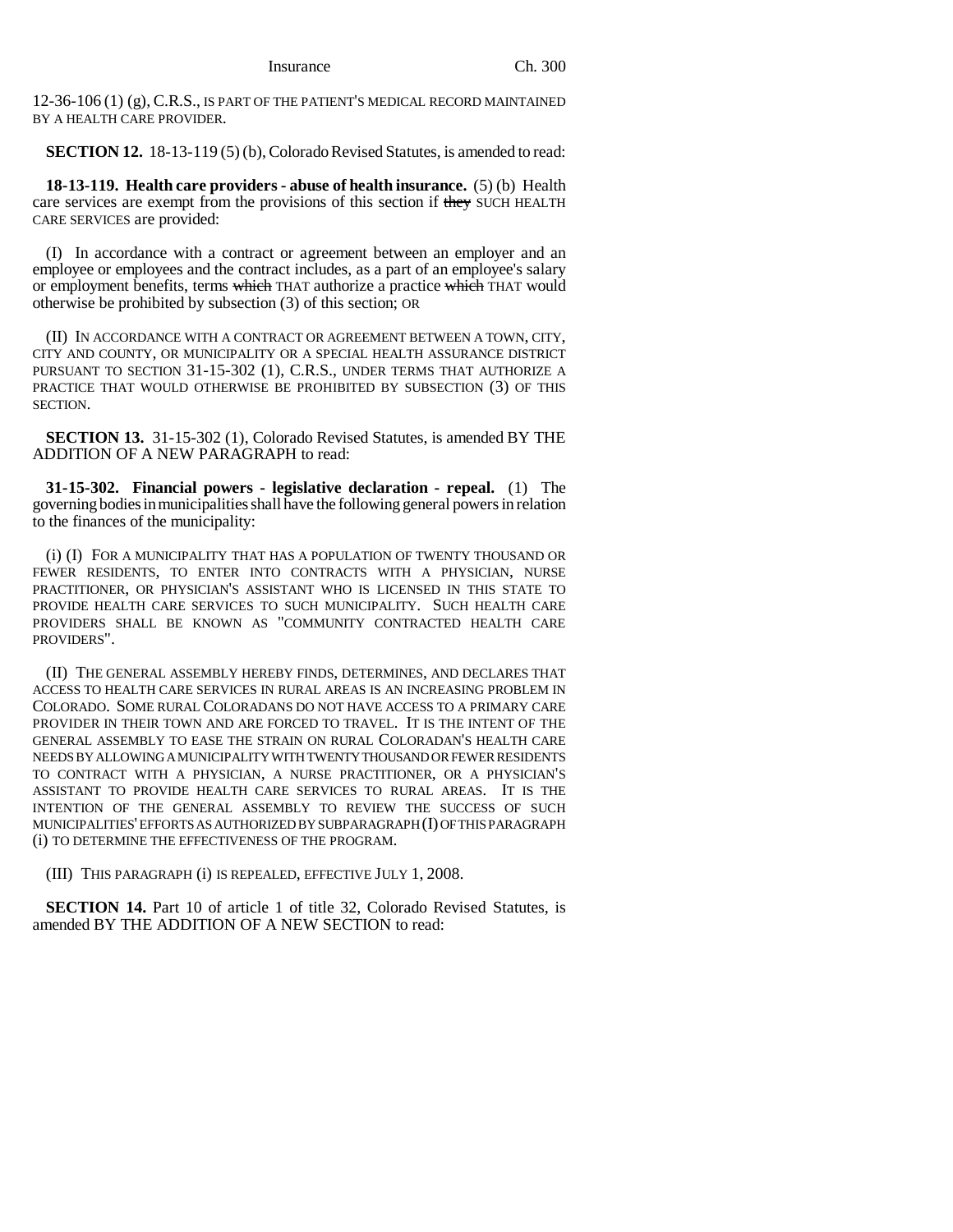**32-1-1003.5. Health assurance districts - additional powers - repeal.** (1) THE GENERAL ASSEMBLY HEREBY FINDS, DETERMINES, AND DECLARES THAT ACCESS TO HEALTH CARE SERVICES IN RURAL AREAS IS AN INCREASING PROBLEM IN COLORADO. SOME RURAL COLORADANS DO NOT HAVE ACCESS TO A PRIMARY CARE PROVIDER IN THEIR TOWN AND ARE FORCED TO TRAVEL. IT IS THE INTENT OF THE GENERAL ASSEMBLY TO EASE THE STRAIN ON RURAL COLORADAN'S HEALTH CARE NEEDS BY ALLOWING A SPECIAL DISTRICT TO BE CREATED TO DIRECTLY CONTRACT WITH A PHYSICIAN, A NURSE PRACTITIONER, OR A PHYSICIAN'S ASSISTANT TO PROVIDE HEALTH CARE SERVICES TO RURAL AREAS. IT IS THE INTENTION OF THE GENERAL ASSEMBLY TO REVIEW THE SUCCESS OF SUCH EFFORTS AS AUTHORIZED BY SUBSECTION (2) OF THIS SECTION TO DETERMINE THE EFFECTIVENESS OF THE PROGRAM.

(2) IN ADDITION TO THE POWERS SPECIFIED IN SECTION 32-1-1001, THE BOARD OF ANY HEALTH ASSURANCE DISTRICT HAS ANY OR ALL OF THE FOLLOWING POWERS FOR AND ON BEHALF OF SUCH DISTRICT:

(a) TO ORGANIZE, OPERATE, CONTROL, DIRECT, MANAGE, CONTRACT FOR, OR FURNISH HEALTH CARE SERVICES FROM A PHYSICIAN, NURSE PRACTITIONER, OR PHYSICIAN'S ASSISTANT LICENSED IN THIS STATE AND SUCH HEALTH CARE PROVIDER SHALL BE KNOWN AS A"COMMUNITY CONTRACTED HEALTH CARE PROVIDER";

(b) TO DRAW WARRANTS AGAINST HEALTH ASSURANCE DISTRICT FUNDS HELD BY THE COUNTY TREASURER FOR THE PURPOSES SET FORTH IN PARAGRAPH (a) OF THIS SUBSECTION (2).

(3) THE BOARD OF COUNTY COMMISSIONERS OF ANY COUNTY OR THE GOVERNING BODY OF ANY MUNICIPALITY WITHIN THE HEALTH ASSURANCE DISTRICT MAY TRANSFER ANY REAL AND PERSONAL PROPERTY, WHETHER OR NOT THERETOFORE USED BY THE COUNTY OR MUNICIPALITY FOR HOSPITAL PURPOSES, TO ANY NEWLY ORGANIZED HEALTH ASSURANCE DISTRICT IF SUCH REAL AND PERSONAL PROPERTY IS LOCATED IN THE NEWLY ORGANIZED DISTRICT.

(4) THIS SECTION IS REPEALED, EFFECTIVE JULY 1, 2008.

**SECTION 15.** 24-34-104 (39) (b), Colorado Revised Statutes, is amended BY THE ADDITION OF A NEW SUBPARAGRAPH to read:

**24-34-104. General assembly review of regulatory agencies and functions for termination, continuation, or reestablishment.** (39) (b) The following agencies, functions, or both, shall terminate on July 1, 2008:

(XII) REVIEW OF THE USE OF COMMUNITY CONTRACTED HEALTH CARE PROVIDERS PURSUANT TO SECTION 31-15-302 (1), C.R.S., AND 32-1-1003.5, C.R.S., BY THE DEPARTMENT OF PUBLIC HEALTH AND ENVIRONMENT IN COOPERATION WITH THE DEPARTMENT OF REGULATORY AGENCIES.

**SECTION 16. No appropriation.** The general assembly has determined that this act can be implemented by the division of insurance within the department of regulatory agencies within existing appropriations, and therefore no separate appropriation to the division of insurance within the department of regulatory agencies of state moneys is necessary to carry out the purposes of this act.